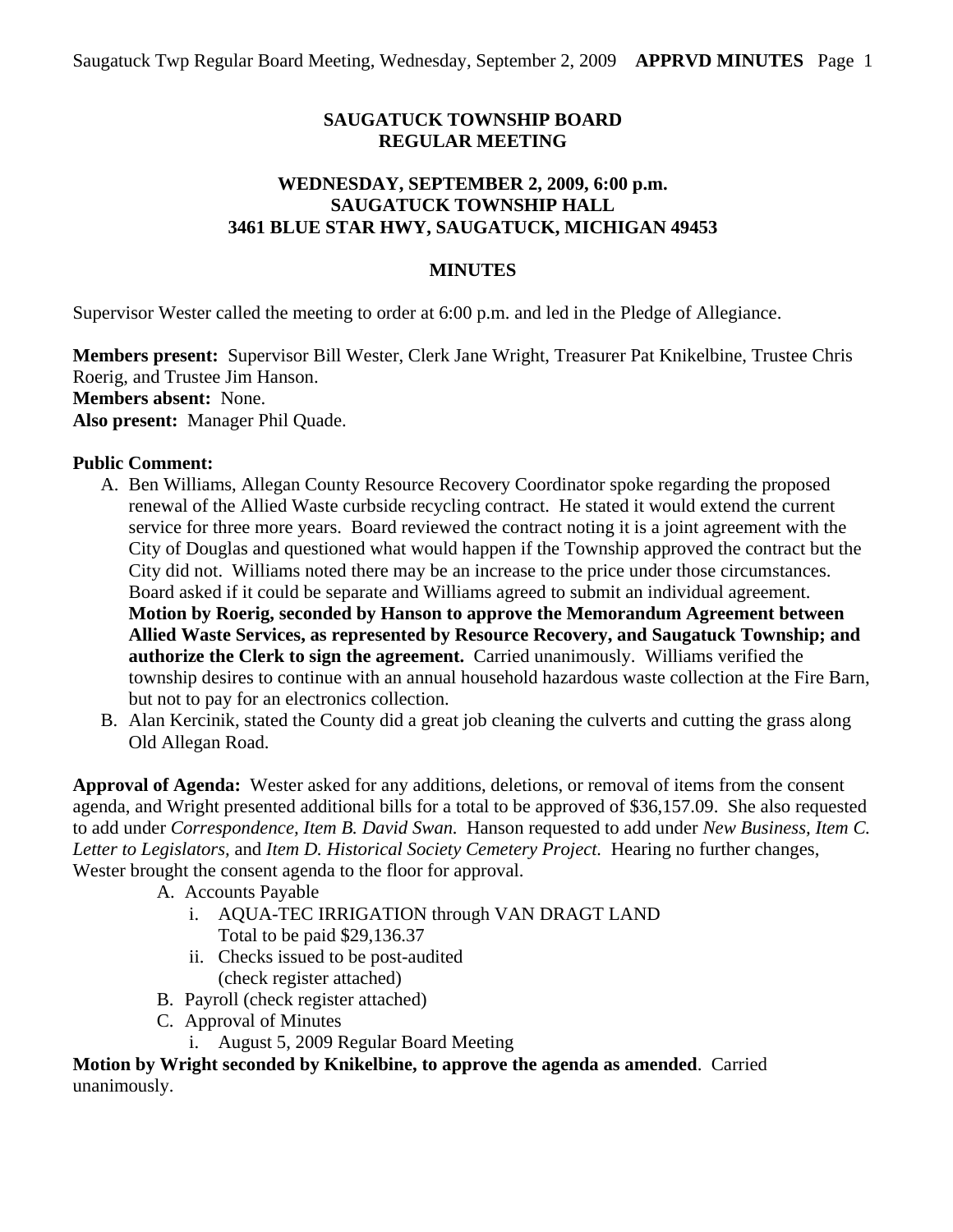### **Correspondence:**

- A. Al Ellingsen, request for share of educational expense. Wright stated this is an annual request not to exceed \$240. **Motion by Roerig, seconded by Wester to approve up to \$240 for a share in the cost of required educational credits for the Zoning Administrator.** Carried unanimously.
- B. David Swan, Singapore LLC continued tax tribunal lawsuit. Wester read the memo which stated the Saugatuck Dunes Coastal Alliance continues to support the Township in its tax tribunal lawsuits and is committed to assist the Township financially. Roerig clarified the Township does not accept specifically earmarked contributions, but thanked SDCA for their continued donations to the General Fund.

#### **Unfinished Business:** None.

#### **New Business:**

- A. Street Light at the Dog Park. Wright stated the idea of installing the street light is supported by the Parks Commission and is being paid from dog park donations, so there will be no cost to the General Fund. **Motion by Roerig, seconded by Hanson to approve the resolution authorizing Consumers Energy to change the Streetlighting Contract by adding one street light at the entrance to the dog park.** Carried unanimously.
- B. City of the Village of Douglas, Update on Cemetery Agreement. Wester noted the chronological paper trail between Douglas and the Township, going back to 2005, detailing the communications regarding an agreement for equitable sharing of cemetery maintenance expenses. He declared disappointment with Douglas and their refusal to pay a share of 2008 expenses and continued stalemate for a 2009 agreement. Roerig stated Douglas has a moral obligation to their residents to maintain the final resting place of their ancestors and we are just asking them to continue sharing the costs to do so. Wright added these are community cemeteries with city and township residents sharing in equal rights. Hanson stated the proposed agreement that Douglas refuses to sign is based on taxable valuation which is the most equitable calculation method as opposed to a contribution dollar amount based on nothing. Knikelbine wondered how informed Douglas Council Members are as they are depending solely on their Manager to come to an agreement. Wester stated Mayor Balmer is aware but has delegated the responsibility to Manager Kowal. Board discussed the potential to have a joint meeting between the full Board and Council. Wester will try to orchestrate the meeting. Wright noted that as of now, Douglas residents are considered out-of-district and will not share in equal burial rights. Manager Quade stated equitable sharing is based on taxable value of the municipality and is what the City of Saugatuck has agreed to and the community has done for over 150 years.
- C. Letter to Legislators. Hanson suggested writing a letter asking for budgetary cuts to be made equitably and not deeper from local government revenue sharing. Board discussed the request be in resolution form. **Resolution 2009-03, a resolution advocating cuts to local government revenue sharing not be disproportionately deeper than other functional areas, was offered by Hanson and seconded by Knikelbine.** Roll call vote: Knikelbine-yes, Roerig-yes, Wright-yes, Hanson-yes, Wester-yes. Resolution 2009-03 declared adopted.
- D. Cemetery Historical Information. Hanson noted the township website has links from cemetery records to obituaries, newspaper articles about the deceased, and grave photos. He stated the information was extremely helpful in locating ancestral information.